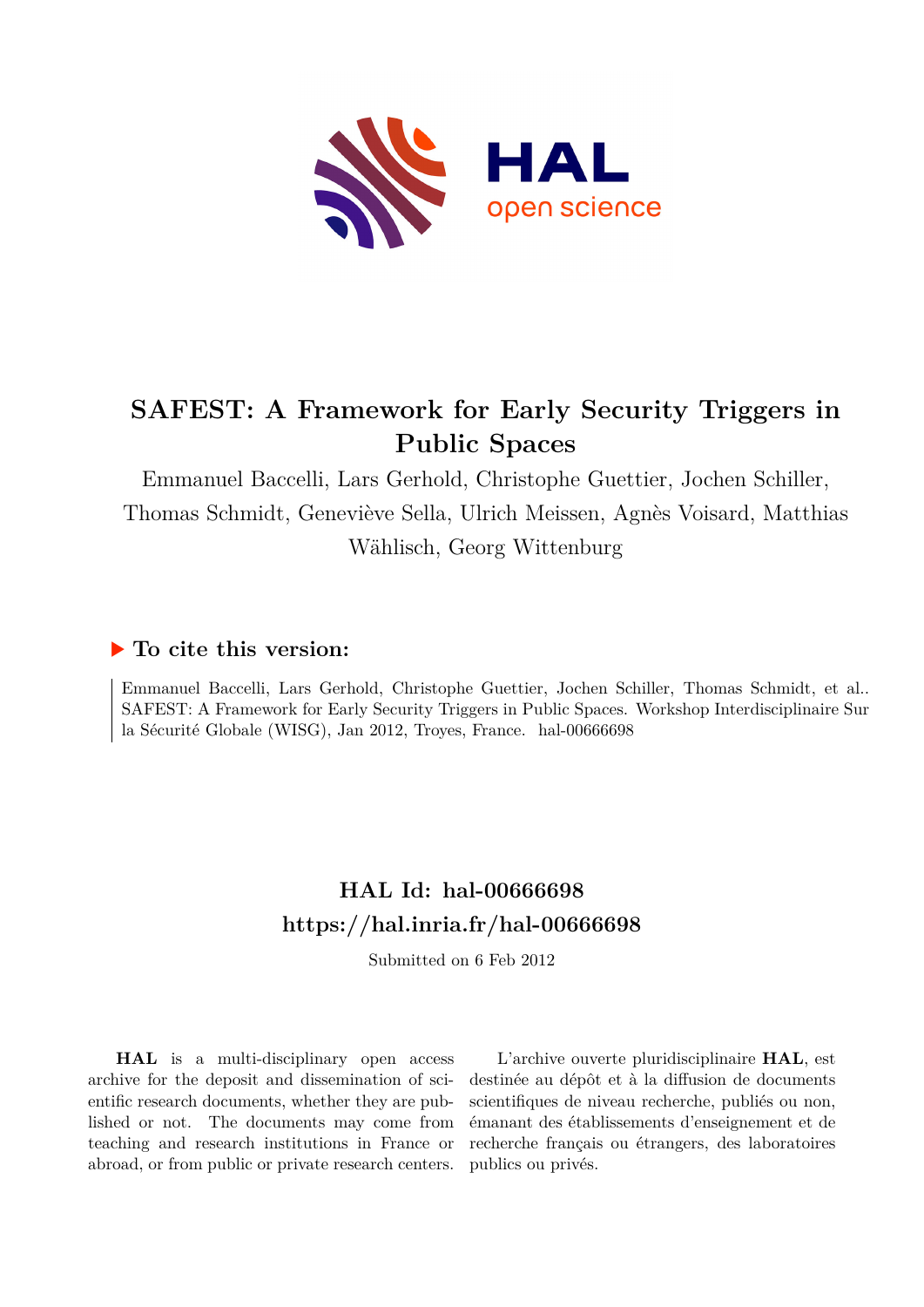## **SAFEST: A Framework for Early Security Triggers in Public Spaces**

E. Baccelli<sup>1</sup>, L. Gerhold<sup>6</sup>, C. Guettier<sup>4</sup>, J. Schiller<sup>3</sup>, T. C. Schmidt<sup>2</sup>, G. Sella<sup>4</sup>, U. Meissen<sup>5</sup>, A. Voisard<sup>3,5</sup>, M. Wählisch<sup>3</sup>, G. Wittenburg<sup>1</sup>

1 INRIA, HIPERCOM Team, École Polytechnique LIX, Route de Saclay, 91128 Palaiseau (CEDEX), France

<sup>2</sup>Hamburg University of Applied Sciences, Department of Computer Science, Berliner Tor 7, 20099 Hamburg, Germany

3 Freie Universität Berlin, Institut für Informatik, Takustraße 9, 14195 Berlin, Germany

<sup>4</sup>SAGEM Défense Sécurité, 100 Avenue de Paris 91300 Massy, France

<sup>5</sup> Fraunhofer-Institut für Software- und Systemtechnik (ISST), Steinplatz 2, 10623, Berlin, Germany 6 Research Forum on Public Safety and Security, Fabeckstr. 15, 14195 Berlin, Germany

emmanuel.baccelli@inria.fr, lars.gerhold@fu-berlin.de, christophe.guettier@sagem.com, jochen.schiller@fu-berlin.de, schmidt@informatik.haw-hamburg.de, genevieve.sella@sagem.com, ulrich.meissen@isst.fraunhofer.de, agnes.voisard@fu-berlin.de, m.waehlisch@fu-berlin.de, georg.wittenburg@inria.fr

**Abstract** *–* Public spaces such as airports, railway stations or stadiums bring together large numbers of people on a quite limited space to use a security-sensitive infrastructure. Electronic security systems may help to provide better and faster security, as well as safety for the general public. Application scenarios may include intrusion detection and monitoring of large crowds in order to provide guidance in case of unexpected events (e.g., a mass panic). However, current security systems used within the public infrastructure are typically expensive, non-trivial to deploy, difficult to operate and maintain, prone to malfunction due to individual component failures, and generally lack citizen privacy-friendliness. The advent of novel, large-scale distributed security systems based on wireless, lightweight sensors may enhance security and safety in public spaces. In this realm, SAFEST is a project aiming at analyzing the social context of area surveillance and developing a system that can fulfill this task, both in terms of technology as well as acceptance by the general public. The targeted system will operate in a distributed way, collect anonymized data, securely transfer this data to a central location for evaluation, and – if necessary – notify the operator or issue alerts directly to the general public. Work on the technical aspects of the system is accompanied by social studies investigating the individual perception of risk and the methods for reaching public acceptance of the technical solutions.

### **1. Introduction**

In public spaces with integrated infrastructure support, civil security refers to the following two distinct items: First, the general population must be protected from the dangers of unexpected events (e.g., a fire). Such events – independently of whether they are caused intentionally or accidentally – typically lead to irrational behavior of the affected persons. In crowded places, this may result in a mass panic, thus multiplying the danger posed by the initial threat. Second, critical infrastructure (e.g., an airport) must be protected against unauthorized access. Unauthorized access to a critical infrastructure may result in damage or sabotage, both of which undermine security and thus endanger the general public. The direct protection of the population as well as the protection of critical infrastructure can both be ensured through a combination of observation of the environment, processing of securityrelevant events, and (semi-)automatic initiation of appropriate reactions to avert or contain the crisis.

The successful implementation of civil security is bound to social and technical conditions. In this paper, we consider technology as a tool to enable enhanced civil security under social constraints. This paper describes SAFEST, a project aiming to provide a comprehensive solution to ensure the safety and security of the general public and critical infrastructures. Specifically, SAFEST addresses the problems of intrusion detection and crowd control by the means of socio-cultural analysis and a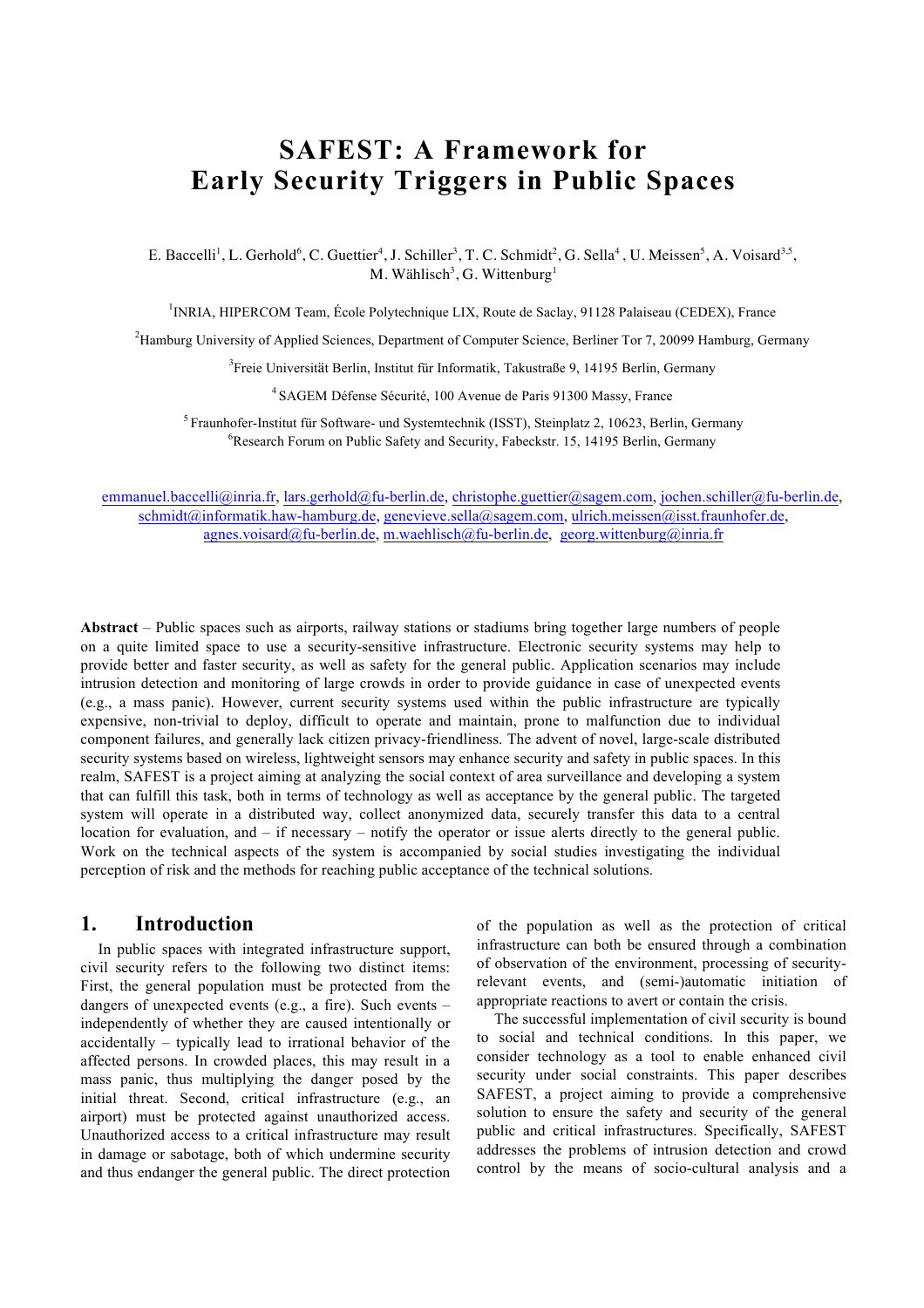distributed system for sensing and alerting. This interdisciplinary approach is one of the key strengths of this project.

The technical goal of SAFEST is to design a system that is equally suited for the protection of critical infrastructures and for the protection of individuals in large crowds. Critical infrastructures will be protected through the detection of illegal access; persons in crowded environments will be protected through intelligent crowd guidance, thus mitigating the risk of a mass panic. The dual application of this system – which uses largely the same hardware components for both application scenarios – is interesting for end-users since it effectively lowers the investment required to ensure an adequate protection. In contrast to video surveillance systems, our approach preserves the privacy of citizens since we do not rely on technology that is capable of identifying individual persons. Additionally, our system incorporates automatic event detection and alerting technology to ensure rapid dissemination of critical information, may it be to security staff or directly to the general public in the affected area via cellular phones or PDAs.

The approach followed by the SAFEST consortium is thus holistic in two ways: Scientifically, it is holistic in that it considers both the social as well as the technical dimensions of area surveillance, intrusion detection, and crowd control. Method-wise, it is holistic in that it closes the entire processing loop related to ensuring public safety: distributed sensing, secure communication, complex event processing, and targeted alerting. These properties set SAFEST apart from other, more focused approaches, e.g.,  $FluSs<sup>1</sup>$ .

The relevance of the results of the SAFEST project will be measured through continuous feedback from the public safety community actors such as the research forum on public safety and security (FÖS) and from end-users such as  $FBS<sup>2</sup>$ . Applicability will be verified by the means of a demonstrator deployed at the Berlin Brandenburg International (BBI) airport. This setting is particularly adequate since airports present a very challenging and diverse use case with the highest security requirements: operational challenges include the protection of passengers, staff, and critical infrastructure from serious risks such as criminal or terrorist activities in a busy, crowded environment. Given these properties of the selected use case, it is well conceivable that the SAFEST approach will be equally applicable to similar scenarios such as railway stations or stadiums in the future.

This paper is organized as follows. Section 2 relates on the context and describes the major social and economic issues. Section 3 gives the outline of the technical approach. Section 4 describes the related work in different areas. Finally, Section 5 concludes the paper and presents some of our future work.

l

#### **2. Context, Social and Economic Issues**

The global market for security systems, excluding IT security is expanding with potential for considerable growth. Today the global market for security sensors exceeds 500 M $\epsilon$  and the share of autonomous sensors, comprising unattended ground sensor systems (UGSS) and wireless sensor networks (WSN), is expected to grow rapidly after an industrial development phase.

Ensuring public safety by the means of access and crowd control is however challenging given the right to freedom of assembly in most public spaces. The effectiveness and public acceptance of security measures in these spaces is thus mainly a question of the security culture, i.e. the collective understanding by members and organizations of a society which events should be declared as a risk and how to face them. In particular, area surveillance is prone to significant subjective criteria in perceiving risks and threats: the population evaluates dangers and risks in public spaces by criteria which may not reflect the objective situation [1]. People neither can assess the exposure of public spaces (e.g., airports or railway stations), nor evaluate reasonable preventive measures (e.g., new monitoring technologies).

The set of diverse opinions of citizens is of major importance in the public sector, because the dichotomy between objectively increased security and subjective loss of freedom is highly pronounced. As a consequence, efforts towards increased civil security need not only to provide system and technology concepts as well as appropriate tools, but also to answer the following two questions:

- 1. Which frictions between security and freedom can be identified and how are they assessed by different sections of the population?
- 2. Which is the relation between the fulfillment of subjective security desires and the objective threat estimates by experts, including their suggestions of how to cope with identified threats?

The subjective perception of risks has been analyzed from different scientific perspectives [2][3][4][5]. A fundamental result is the observation that there exists usually a significant gap between the subjective perception and the objective reduction of the security due to risks. People are not able to objectively evaluate the real degree of security in macroscopic situations, nor are they able to evaluate appropriate preventive actions. Nevertheless, people form an opinion about threat scenarios and define expectations how to deal with anticipated risks. Surveying this set of opinions is part of the SAFEST project. The more fundamental problem in this field is that of an

<sup>1</sup> http://www.flughafensicherungssystem.de/

<sup>&</sup>lt;sup>2</sup> Flughafen Berlin Schönefeld GmbH (FBS)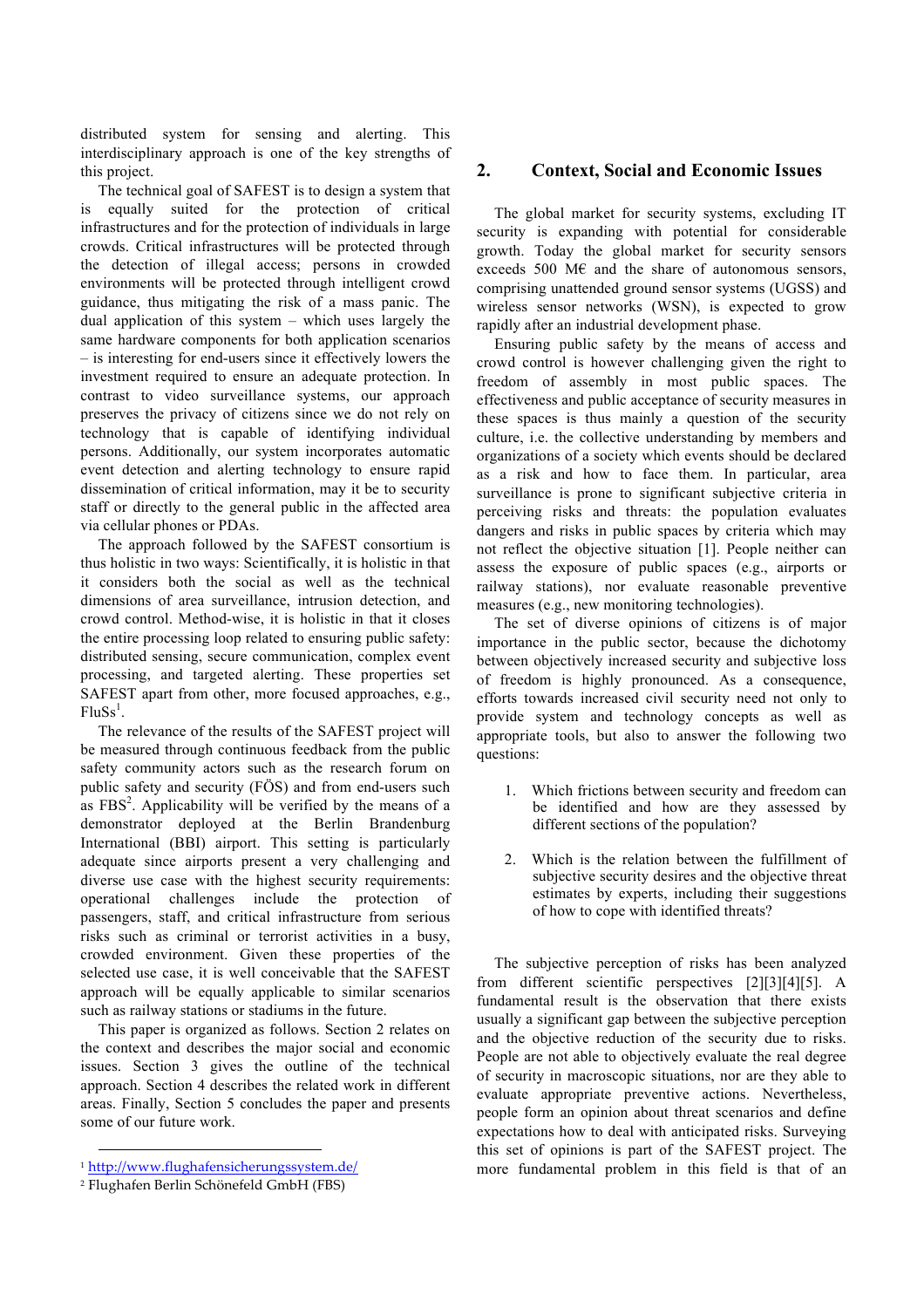acceptable trade-off, i.e., which degree of freedom people are willing to give up in favor of increased security. As this problem is being addressed, it results in a dilemma as there are positive as well as negative rationales for both perspectives: Freedom as well as safety should be guaranteed.

The outcome of the socio-scientific study conducted in this project will provide a basis to discuss how much security is reasonable and needed for a society, and which perspective the population has in this context. Security is an utmost subjective construct. This subjectivity within the perspective of the population as well as objective insights into risks and dangers must guide basic principles of political strategies and technological innovations.

### **3. Technical Approach Outline**

The SAFEST consortium gathers academics and industrial partners with backgrounds in a variety of appropriate fields including secure mobile communication, scalable data communications, sensing and data fusion, complex event processing, warning and response systems, both on the hardware and software aspects.

In order to address the problem of securing public and security-sensitive spaces, SAFEST proposes to apply current research from the ICT domain that is conducted under the term *Internet of Things (IoT)*. The IoT is envisioned consisting of a huge number of embedded devices, which will be able to communicate with each other over the Internet. With the advent of the IoT, physical and virtual objects will communicate with people and with each other to accomplish the applications that combine information and data sets of the physical world with those from the virtual world. This technology is ideally suited for creating highly reliable monitoring systems that are capable of exceeding the current level of protection for public spaces and critical infrastructures.

Current technical approaches to securing public and security-sensitive spaces have several shortcomings, including the ones listed below.

- They produce huge amounts of data, which cannot be processed automatically. In the case of video surveillance system, the sheer volume of video material, which ideally should be monitored in real-time, causes humans in charge of evaluating this material to be easily overwhelmed. This results in security-relevant incidents not being recognized as such in due time, i.e., false negative detections reduce the accuracy of the monitoring system.
- Current technology also excessively relies on video data to protect public/private spaces. Depending on the characteristics of the area, other data sources may in fact be more suitable to

identify certain kinds of threats. In particular, intruders or crowd movement are only detectable via visual inspection to a certain degree. Other types of sensor provide a more suitable method of detection in closed and confined spaces. Additionally, extensive deployments of video surveillance systems have acceptance problems due to privacy concerns.

The underlying network is not considered even though it is used to connect monitoring equipment and is vital for the basic distribution of monitoring data. Decentralized, multi-hop communication systems that provide resilience in large-scale deployments, however, induce new security risks. They rely upon adaptive routing and end-to-end security, both of which are nontrivial to implement and deploy correctly.

SAFEST thus proposes to develop the required technical capabilities to enable rapid and inexpensive deployments of embedded sensing devices and to securely access the data. Our system will employ technologies comprising unattended ground sensor systems (UGSS) and wireless sensor networks (WSN) on-site to gather security relevant data. Individual nodes in these remotely deployed networks will be accessible over the Internet using IPv4/v6. The collected data will be transmitted securely over existing Internet connections for central monitoring by designated entities. Furthermore, we also plan to support remote administration and access control of the remotely deployed devices. As a result, a deployed IoTbased system with appropriately equipped sensing devices will be able to provide relevant data. The observed data will be centrally evaluated by an alerting and response system, which consolidates observations and extracts context-specific events. Based on the events, notification messages will be created and delivered to people on-site. Considering the use-case of crowd control, persons may be guided to leave a building securely using on-demand information transmitted to their cellular phone or PDA.

In particular, SAFEST's goal is to define a platform meeting the particular requirements of monitoring human movement and contribute to the threat assessment model. On top of this, SAFEST also aims at providing a reliable multi-hop communication mechanism that is required for covering large areas. SAFEST will then aim at providing a mechanism establishing end-to-end security between the participating devices. Based upon this platform, SAFEST will aim at providing a mechanism detecting securityrelevant situations, e.g., intruders and dangerous crowd density and movement, as well as a scheme to aggregate extracted information in order to alert and guide potentially affected individuals based on geo information. SAFEST will also provide video compression solutions that allow for additional visual inspection of the reported events, as well as mobile video software client for the guidance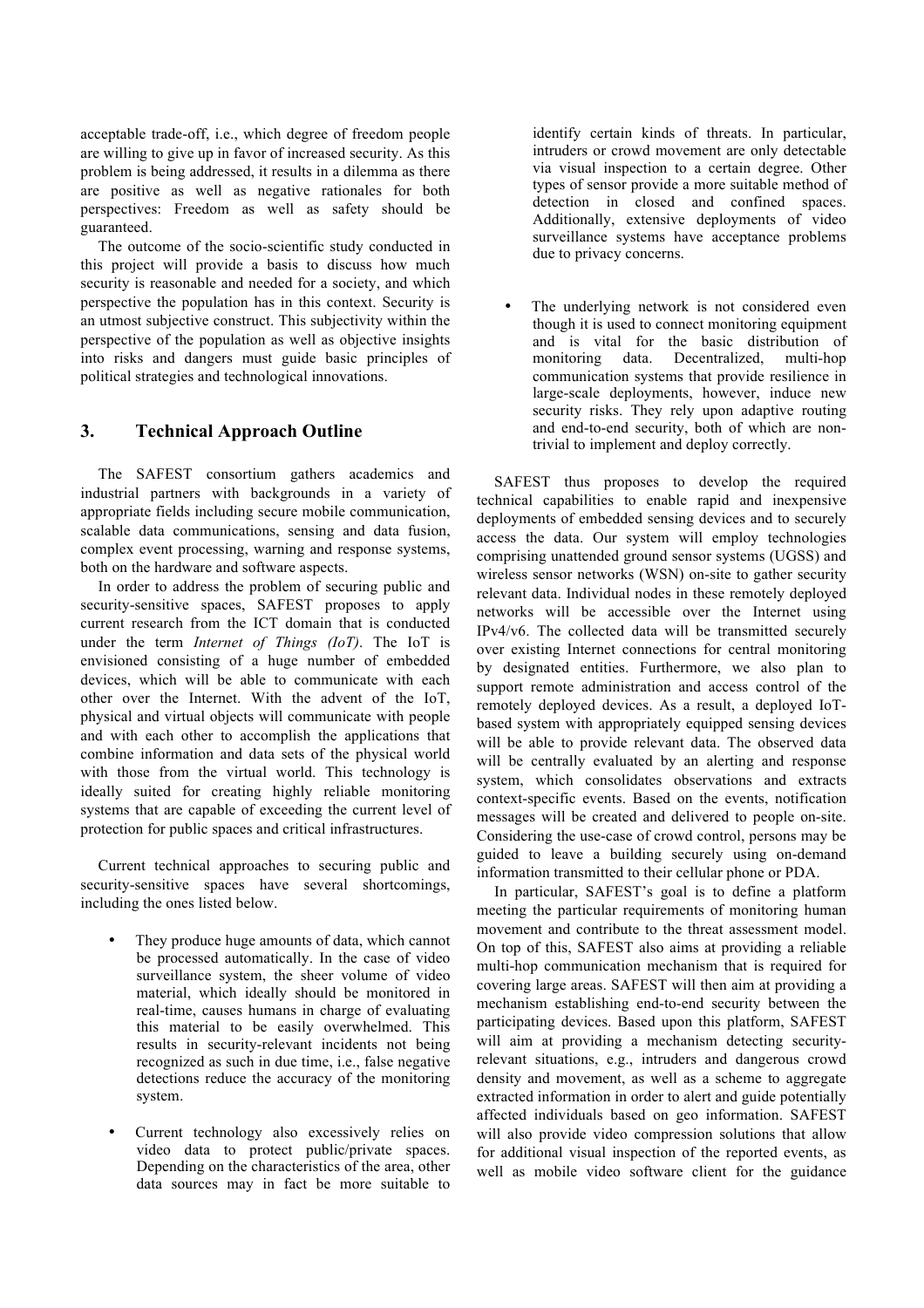system. The overall architecture of the system envisioned by the SAFEST project is illustrated in Figure 1.



**Figure 1: Architectural overview** 

## **4. Related Work**

This section reviews related work in various fields in the realm of security and safety systems in public spaces, such as individual risks assessment, secure wireless sensor networks for public security, complex event processing and knowledge fusion, dependable and embedded networking.

#### **4.1.1 Secure Wireless Sensor Networks for Public Security**

Some recent projects have focused on the usage of Wireless Sensor Networks (WSNs) or Wireless Sensor and Actuator Networks (WSANs) for safety critical applications. The UbiSecSens project – "Ubiquitous Sensing and Security for the European Homeland" [6] focused on developing a purely software-based lightweight security toolbox to configure restricted devices with respect to various security objectives derived from concrete applications. The WSAN4CIP project – "Wireless Sensor and Actuator Networks for Critical Infrastructure Protection" [7] focuses on secured and reliable sensor network technology used in two use cases: protecting as well as controlling water distribution systems on one hand, and providing continuous health monitoring of power plants on the other hand. The overall WSAN4CIP objectives were to enhance the reliability of critical infrastructures by providing surveillance data for the management of the CI to increase the dependability of critical infrastructures security, by providing self-healing and dependability modules for the WSAN. Another similar

effort is the BSI project Trusted Sensor Node (TSN) [8] the focus of which was on building a trustworthy sensor node being applied as a bridge between simple sensor nodes and the base-station. The trusted sensor node is equipped with hardware accelerators for cryptographic methods like AES, ECC and SHA1.

#### **4.1.2 Individual Risks Assessment**

Criteria for the evaluation of risks and threats do not follow rational aspects with respect to stochastic risk analysis. Usually, they are based on subjective functioning heuristics, e.g., availability heuristics: As soon as potential threats are conceivable (e.g., a mass panic), they will be assumed as more likely, simply because they are already known. In addition, anchoring and adjustment heuristics are common: In case of limited data about a threat, minimal information will be ranked as quite important [28]. Current results show that the population evaluates risks based on these self-defined and weighted heuristics. These heuristics do not conform to objective criteria. In the long run, the perception pattern is based on cultural conditions, i.e., the set of existing action patterns that suggest how members of a society (should) react to risks and threats. However, if all people form their opinion based on these criteria, different perceptions of the "same" uncertainty arise [5].

#### **4.1.3 Complex Event Processing and Knowledge Fusion**

Complex Event Processing (CEP) has received increasing attention in the past decade, mostly due to the availability of data, for instance coming from sensors. CEP targets various use cases, ranging from application-related event definition to data capturing at the sensor level. In this context, SAFEST considers an approach close to the Event-Condition-Action (ECA) paradigm, according to which an action can be the fact of alerting specific groups from the general public. Focus is thus put on the following three aspects of CEP: situation recognition, event correlation, and alerting. Recognizing situations is an essential component of such systems. Situations are modeled as a multi-dimensional context that is associated with an entity and that is valid during a time interval. The entity can be of any type including an individual or a group of individuals. Situation recognition relies on attribute fusion as described for instance in [9].

Event correlation is another relevant technique for extracting events of interests in a mass of available events. Employing techniques related to data mining, it has been in use in telecommunications and IT service management for decades. In sensor-based systems, event correlation received attention only recently and many evaluation engines are now available on the market from major vendors. While some work has been carried out on situation modeling and algebras in general [19] and on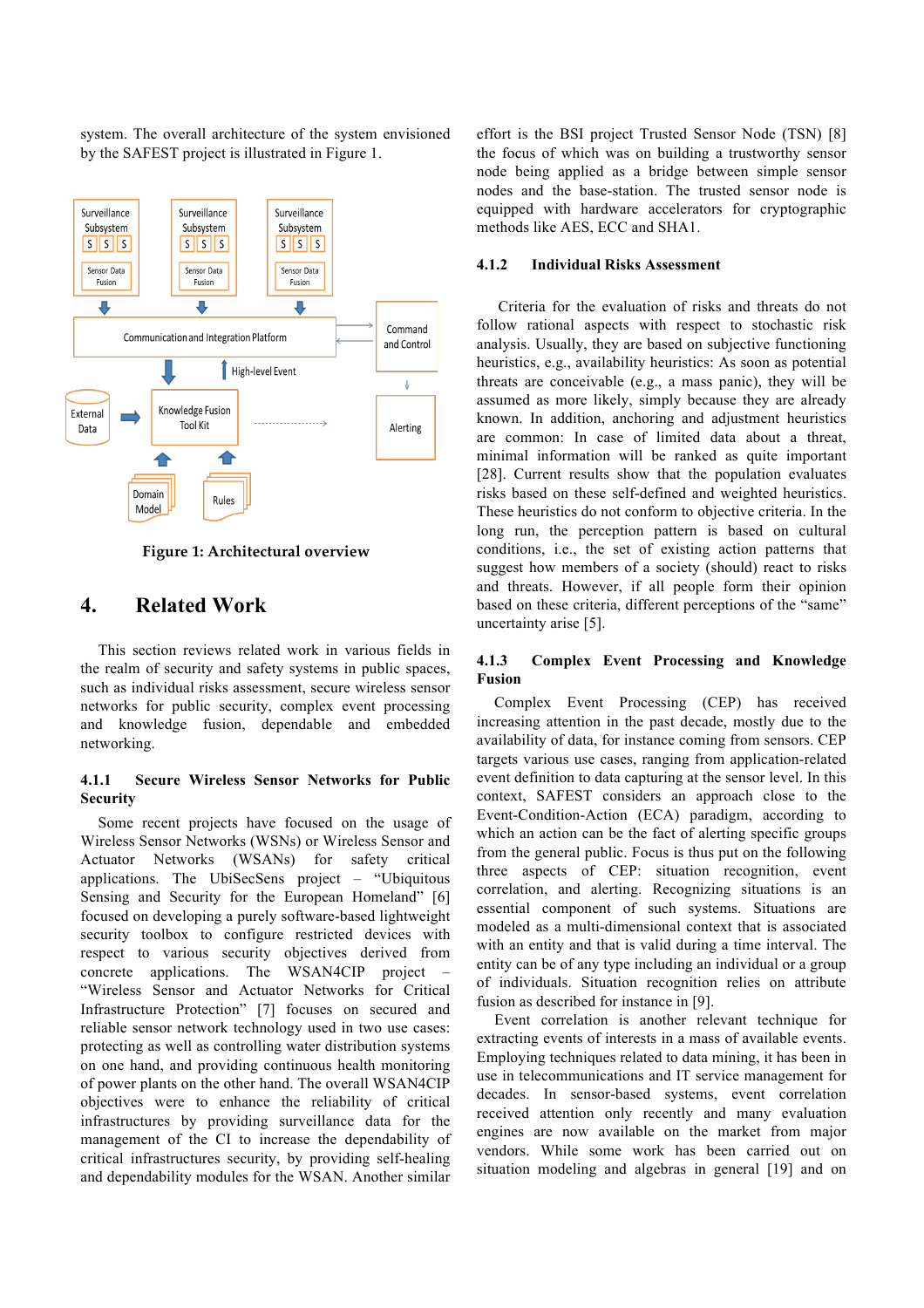handling ontologies for situations [20], to the best of our knowledge, the identification of relevant situations for the entities at stake in intrusion detection and crowd control has not been addressed until now, mostly for reasons of confidentiality.

In the field of alerting [22, 23], recent work has focused on the implementation of multi-channel alerting systems in order to increase reliability and reduce the vulnerability of the systems. Recently developed multi-hazard alerting systems can be used flexibly for a plethora of alerting situations, thus allowing the exploitation of synergies as well as economies of scale. Most recent trends in alerting target the end-user as an individual and try to increase usability and alert compliance through increased personalization and contextualization [21].

#### **4.1.4 Dependable, Embedded Networking**

Wireless sensor networking is a key element of the Internet of Things (IoT), a substantial part of the billions of smart objects that are soon to blend into the global IP network, from actuators to home appliances, from smart meters, to smart dust. Sensor nodes are devices used for distributed and automated monitoring of various parameters such as temperature, movement, noise or radioactivity levels etc. Sensors are scattered with minimum planning with respect to their precise physical position (including the central role of the sink, if any), and the set of peers with which a sensor can directly communicate through its wireless interface may change rapidly over time due to asynchronous sleep mode strategies, fluctuations in the radio environment, device failure or mobility. Through its wireless interface, a sensor thus connects to a communication link with undetermined connectivity properties [24, 25].

Sensor networks are a challenge to current IP standards, since on the one hand these protocols were designed to work on wired links and on the other hand these protocols were designed to work on machines that do not have drastic constraints in terms of CPU, power capacities, and memory, as sensor nodes do. In consequence, several key standard protocols (including TCP, UDP, DHCP, NDP, SLAAC, and OSPF) do not function correctly in this environment. Nevertheless, IPv6-based sensor networking is a viable long term goal because it would enable generic, large scale, seamless integration of millions of sensing devices using heterogeneous radio technologies, at a low cost, and in a future-proof manner.

The Internet Engineering Task Force (IETF) is currently engaged into multiple efforts addressing the limitations of existing standards concerning wireless sensor IP networking. Some of the standards under construction [10, 11] aim at fitting IP formats, especially IPv6 formats, to direct wireless communications using low power radio technologies such as IEEE 802.15.4, which require IP format compression. Other standards in development [26, 27, 12-16], aim at providing multi-hop wireless sensor communication with IPv6, which requires specific routing protocols. Yet another family of IETF standards under construction focuses on self-management protocols [25], [17, 18] that enable sensors to auto-configure their IP addresses, network prefixes, and security checks so that routing protocols and higher layer applications can function correctly [29].

## **5. Conclusion and Future Work**

The SAFEST project aims at providing a comprehensive solution to ensure the safety and security of the general public and critical infrastructures in public spaces. Specifically, SAFEST addresses the problems of intrusion detection and crowd control by the means of a socio-cultural analysis and distributed system for sensing and alerting, hence leveraging the wireless sensor networking and the Internet of Things. This paper gave an overview of its main features. The interdisciplinary approach taken here is a cornerstone of this project – the kick off of which is planned in Spring 2012.

### **References**

- [1] C. Gusy, "Sicherheitskultur Sicherheitspolitik -Sicherheitsrecht," Kritische Vierteljahresschrift für Gesetzgebung und Rechtswissenschaft (KritV), vol. 92, no. 2, pp. 111-128, 2010.
- [2] G. Bechmann, Ed., Risiko und Gesellschaft. Grundlagen und Ergebnisse interdisziplinärer Risikoforschung. Opladen: Westdeutscher Verlag, 1993.
- [3] R. Buergin, "Handeln unter Unsicherheit und Risiko. Eine Zusammenschau verschiedener Zugänge und disziplinärer Forschungslinien," Albert-Ludwigs-Universität Freiburg. Institut für Forstökonomie, Freiburg im Breisgau, Arbeitsbericht 27{99, 1999.
- [4] G. de Haan, "Ungewisse Zukunft, Kompetenzerwerb und Bildung," in Bildung: Angebot oder Zumutung?, Y. Ehrenspeck, G. de Haan, and F. Thiel, Eds. Wiesbaden: VS Verlag für Sozialwissenschaften, 2008, pp. 25-44.
- [5] L. Gerhold, Umgang mit makrosozialer Unsicherheit. Zur Wahrnehmung und Bewältigung gesellschaftlichpolitischer Phänomene. Lengerich: Pabst Science Publishers, 2009.
- [6] "The UbiSecSens project," http://www.istubisecsens.org/, 2011.
- [7] "The WSAN4CIP project," http://www.wsan4cip.eu/, 2011.
- [8] P. Langendörfer, F. Vater, T. Basmer, and O. Stecklina, "Trusted Sensor Node," Abschlussbericht, 2009.
- [9] E. Shahbazian, G. Rogova, and P. Valin, Data Fusion for Situation Monitoring, Incident Detection, Alert and Response Management, ser. NATO Science Series. 3: Computer and Systems Sciences. Amsterdam: IOS Press, 2005.